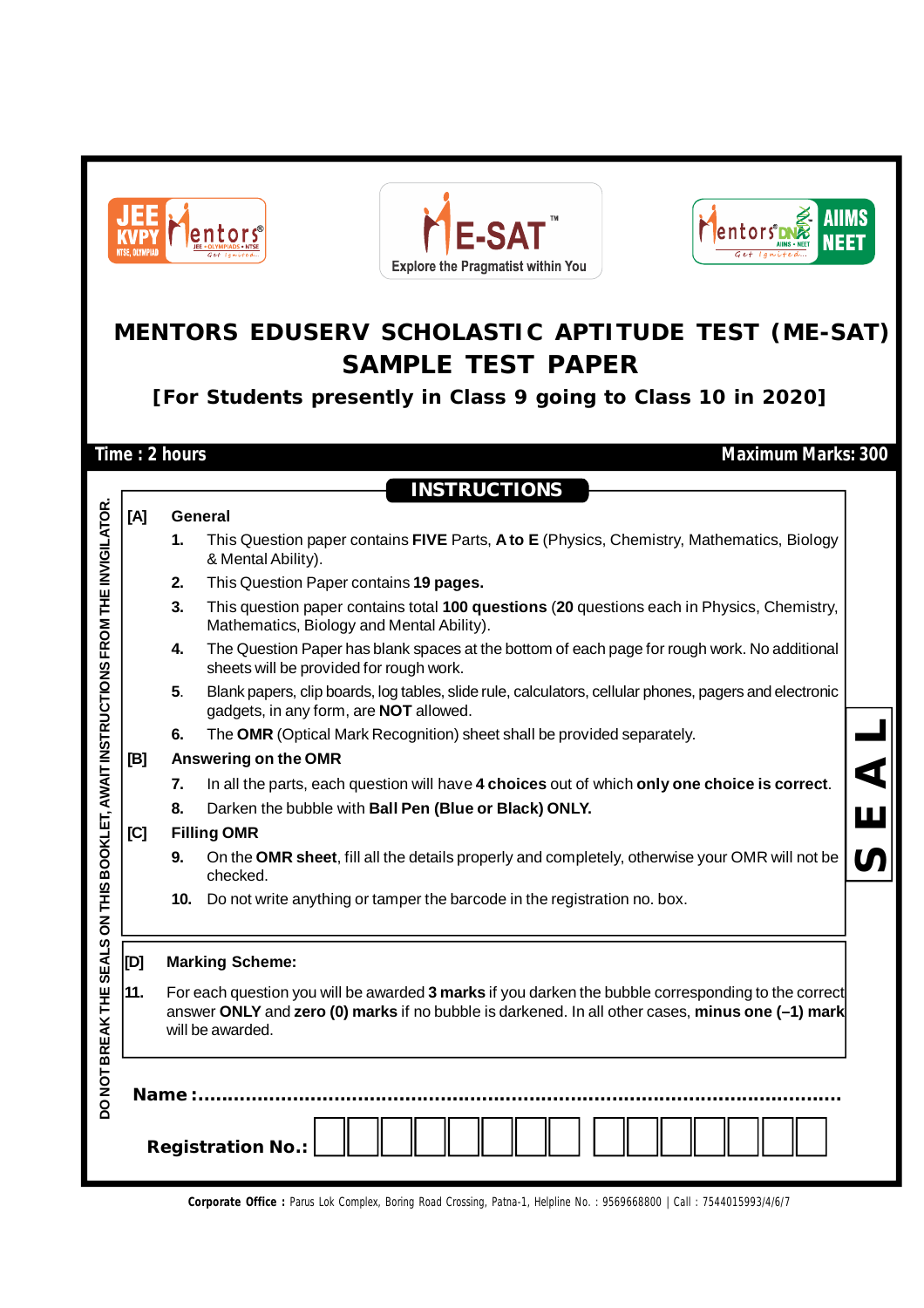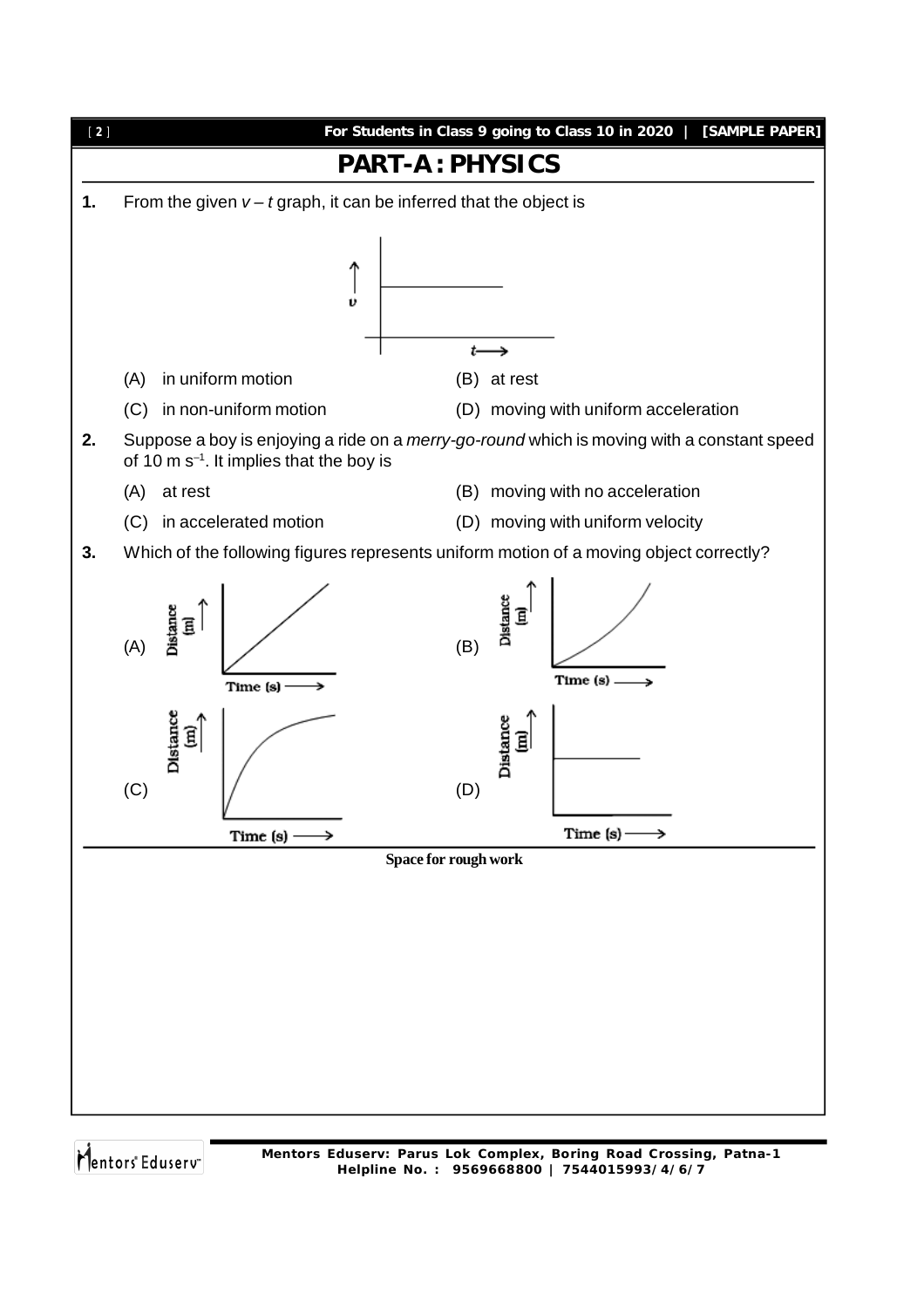|    |          |                                     |                                                       | For Students in Class 9 going to Class 10 in 2020   [SAMPLE PAPER]                      | [3]                                                                                                                        |
|----|----------|-------------------------------------|-------------------------------------------------------|-----------------------------------------------------------------------------------------|----------------------------------------------------------------------------------------------------------------------------|
| 4. | train is |                                     |                                                       |                                                                                         | A passenger in a moving train tosses a coin which falls behind him. It means that motion of the                            |
|    |          | (A) accelerated                     | (B) uniform                                           | (C) retarded                                                                            | (D) along circular tracks                                                                                                  |
| 5. |          |                                     | Rocket works on the principle of conservation of      |                                                                                         |                                                                                                                            |
|    | (A)      | mass                                |                                                       | (B) energy (C) momentum                                                                 | (D) velocity                                                                                                               |
| 6. |          |                                     |                                                       |                                                                                         | An object is put one by one in three liquids having different densities. The object floats with                            |
|    |          |                                     |                                                       | $d_1$ , $d_2$ and $d_3$ respectively. Which of the following statement is correct?      | $\frac{1}{9}$ , $\frac{2}{11}$ and $\frac{3}{7}$ parts of their volumes outside the liquid surface in liquids of densities |
|    |          |                                     |                                                       | (A) $d_1 > d_2 > d_3$ (B) $d_1 > d_2 < d_3$ (C) $d_1 < d_2 > d_3$ (D) $d_1 < d_2 < d_3$ |                                                                                                                            |
| 7. |          |                                     | In the relation $F = G M m/d^2$ , the quantity G      |                                                                                         |                                                                                                                            |
|    | (A)      |                                     | depends on the value of g at the place of observation |                                                                                         |                                                                                                                            |
|    | (B)      |                                     | is used only when the earth is one of the two masses  |                                                                                         |                                                                                                                            |
|    | (C)      |                                     | is greatest at the surface of the earth               |                                                                                         |                                                                                                                            |
|    |          | (D) is universal constant of nature |                                                       |                                                                                         |                                                                                                                            |
| 8. |          |                                     |                                                       | which of the following cases, pressure exerted by the brick will be                     | A girl stands on a box having 60 cm length, 40 cm breadth and 20 cm width in three ways. In                                |
|    | (A)      |                                     | maximum when length and breadth form the base         |                                                                                         |                                                                                                                            |
|    | (B)      |                                     | maximum when breadth and width form the base          |                                                                                         |                                                                                                                            |
|    | (C)      |                                     | maximum when width and length form the base           |                                                                                         |                                                                                                                            |
|    | (D)      |                                     | the same in all the above three cases                 |                                                                                         |                                                                                                                            |
|    |          |                                     |                                                       | Space for rough work                                                                    |                                                                                                                            |
|    |          |                                     |                                                       |                                                                                         |                                                                                                                            |
|    |          |                                     |                                                       |                                                                                         |                                                                                                                            |
|    |          |                                     |                                                       |                                                                                         |                                                                                                                            |
|    |          |                                     |                                                       |                                                                                         |                                                                                                                            |
|    |          |                                     |                                                       |                                                                                         |                                                                                                                            |
|    |          |                                     |                                                       |                                                                                         |                                                                                                                            |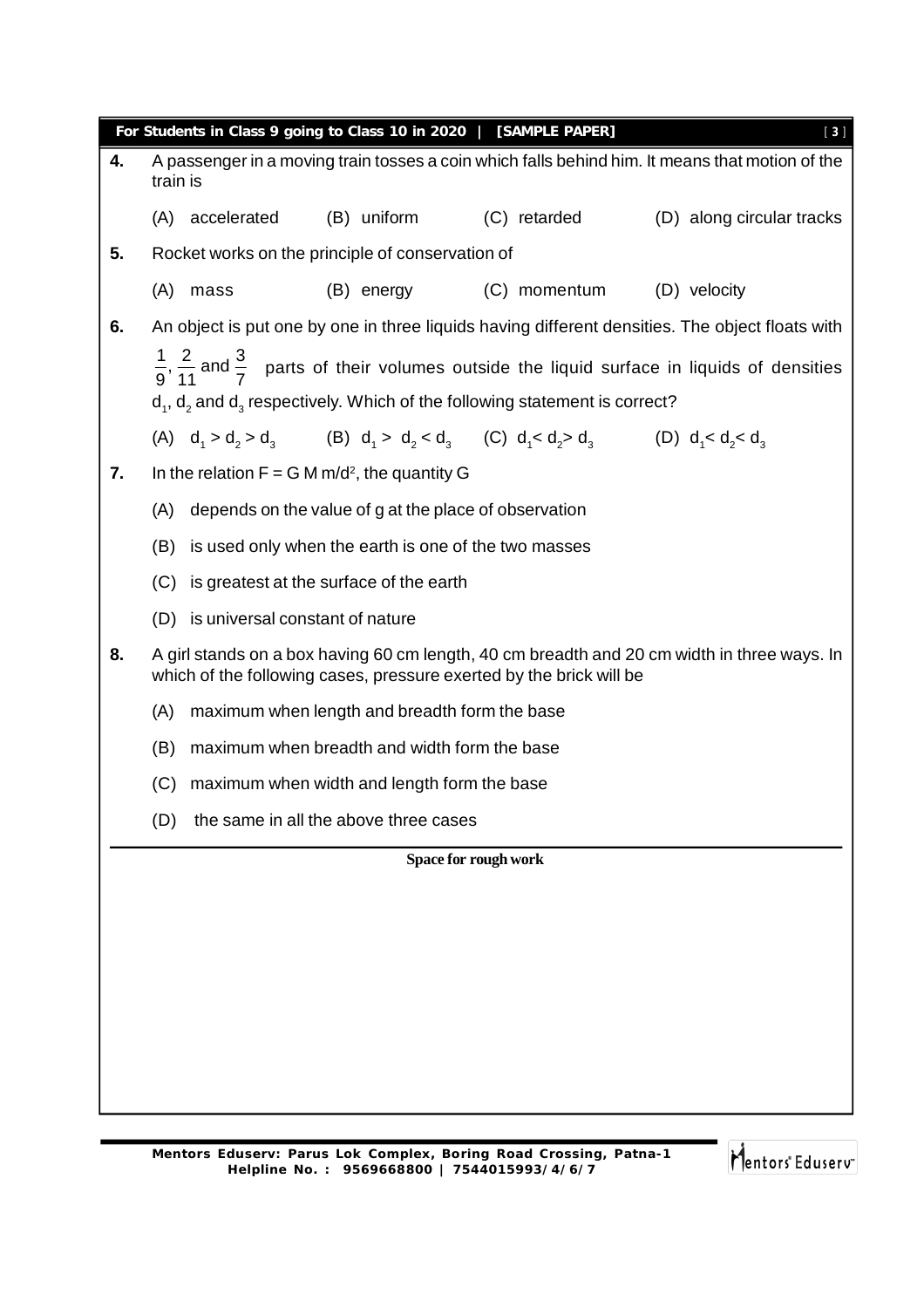| $[4]$ |                    |                                |                                                                            |     |                    | For Students in Class 9 going to Class 10 in 2020   [SAMPLE PAPER]                                                                                                                 |
|-------|--------------------|--------------------------------|----------------------------------------------------------------------------|-----|--------------------|------------------------------------------------------------------------------------------------------------------------------------------------------------------------------------|
| 9.    |                    | ground, they have the same     |                                                                            |     |                    | An iron sphere of mass 10 kg has the same diameter as an aluminium sphere of mass is 3.5<br>kg. Both spheres are dropped simultaneously from a tower. When they are 10 m above the |
|       | (A)                | acceleration                   |                                                                            | (B) | momentum           |                                                                                                                                                                                    |
|       | (C)                | potential energy               |                                                                            |     | (D) kinetic energy |                                                                                                                                                                                    |
| 10.   |                    |                                | The work done on an object does not depend upon the                        |     |                    |                                                                                                                                                                                    |
|       | (A)                | displacement                   |                                                                            |     |                    |                                                                                                                                                                                    |
|       | (B)                | force applied                  |                                                                            |     |                    |                                                                                                                                                                                    |
|       | (C)                |                                | angle between force and displacement                                       |     |                    |                                                                                                                                                                                    |
|       | (D)                | initial velocity of the object |                                                                            |     |                    |                                                                                                                                                                                    |
| 11.   |                    |                                | When we change feeble sound to loud sound we increase its                  |     |                    |                                                                                                                                                                                    |
|       | (A)                | frequency                      | (B) amplitude                                                              |     | (C) velocity       | (D) wavelength                                                                                                                                                                     |
| 12.   |                    |                                |                                                                            |     |                    | A car travels $\frac{1}{3}$ rd distance on a straight road with a velocity of 10 km/hr, next $\frac{1}{3}$ rd with velocity                                                        |
|       |                    |                                |                                                                            |     |                    | 20 km/hr and the last $\frac{1}{3}$ rd with velocity 60 km/hr. What is the average velocity of the car in the                                                                      |
|       |                    | whole journey?                 |                                                                            |     |                    |                                                                                                                                                                                    |
|       |                    | $(A)$ 4 km/hr                  | (B) 6 km/hr                                                                |     | $(C)$ 12 km/hr     | (D) 18 km/hr                                                                                                                                                                       |
| 13.   |                    |                                | velocity of sound, then time T after which the splash is heard is equal to |     |                    | A stone is dropped into a well in which the level of water is h, below the top of the well. If v is                                                                                |
|       | $(A) \frac{2h}{v}$ |                                | $\sqrt{2h}$ h<br>(B)                                                       | (C) | $\sqrt{2h}$ h      | h.<br>2h<br>2g                                                                                                                                                                     |
|       |                    |                                | Space for rough work                                                       |     |                    |                                                                                                                                                                                    |
|       |                    |                                |                                                                            |     |                    |                                                                                                                                                                                    |
|       |                    |                                |                                                                            |     |                    |                                                                                                                                                                                    |
|       |                    |                                |                                                                            |     |                    |                                                                                                                                                                                    |
|       |                    |                                |                                                                            |     |                    |                                                                                                                                                                                    |
|       |                    |                                |                                                                            |     |                    |                                                                                                                                                                                    |
|       |                    |                                |                                                                            |     |                    |                                                                                                                                                                                    |
|       |                    |                                |                                                                            |     |                    |                                                                                                                                                                                    |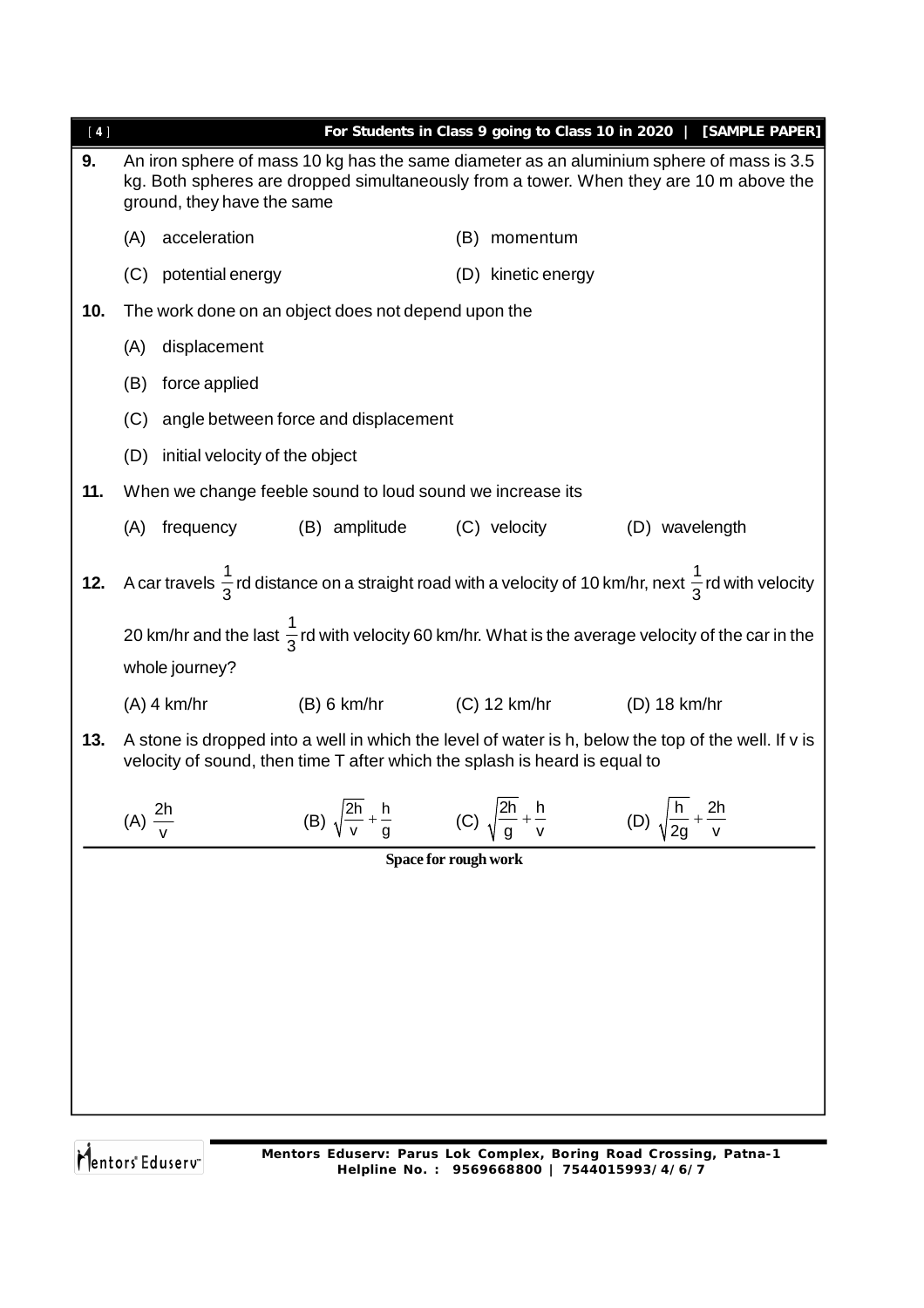

**14.** An electron of mass 9 x 10–31 kg is moving in a straight line path with a velocity of  $6 \times 10^7$  ms<sup>-1</sup>. The momentum of electron is :

(A)  $5.4 \times 10^{-23}$  Ns (B)  $5.4 \times 10^{-24}$  Ns (C)  $4.5 \times 10^{-23}$  Ns (D)  $0.5 \times 10^{-24}$  Ns

**15.** Two bodies 'A' and 'B' having masses 'm' and '2m' respectively are kept at a distance 'd' apart. A small particle is to be placed so that the net gravitational force on it, due to the bodies A and B, is zero. Its distance from the mass A should be :-

(A) 
$$
x = \frac{d}{1 + \sqrt{2}}
$$
 (B)  $x = \frac{d}{1 + \sqrt{4}}$  (C)  $x = \frac{d}{1 + \sqrt{3}}$  (D)  $x = \frac{d}{1 + \sqrt{6}}$ 

**16.** A graph of the total energy, (P.E + K.E.) of a freely falling body from a height is plotted. Which of the following is the best approximation?



**17.** The velocity-time graph of an object of mass 50g is shown in the figure. What is the force acting on the object in the time interval 6-10 s?



## **Space for rough work**

**Mentors Eduserv: Parus Lok Complex, Boring Road Crossing, Patna-1 Helpline No. : 9569668800 | 7544015993/4/6/7**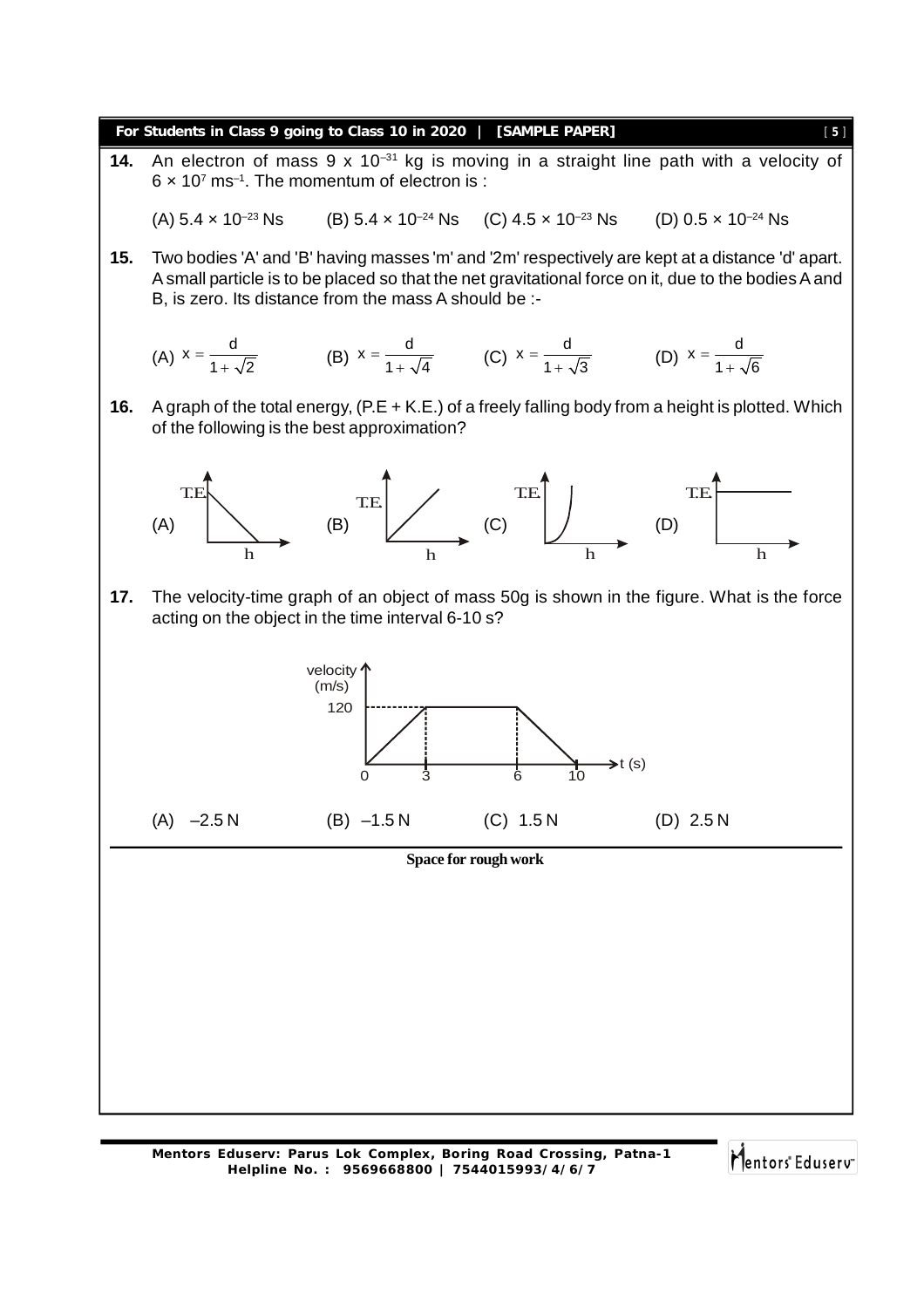| [6] |                                                    |                                               |                                                                         | For Students in Class 9 going to Class 10 in 2020   [SAMPLE PAPER]                                   |  |  |  |  |
|-----|----------------------------------------------------|-----------------------------------------------|-------------------------------------------------------------------------|------------------------------------------------------------------------------------------------------|--|--|--|--|
| 18. | each other. The acceleration of the blocks will be |                                               |                                                                         | Due to application of force both blocks move together. Each block exerts a force of 6 N on           |  |  |  |  |
|     | 1 kg<br>$0.5$ kg                                   |                                               |                                                                         |                                                                                                      |  |  |  |  |
|     | $(A)$ 3 m/s <sup>2</sup>                           | (B) 6 $m/s^2$                                 | $(C) 9 m/s^2$                                                           | (D) 12 $m/s^2$                                                                                       |  |  |  |  |
| 19. | 10 km/hr. Find the power of the horse.             |                                               |                                                                         | A horse pulls a wagon with a force of 360 N at an angle of 60° with the horizontal at a speed by     |  |  |  |  |
|     | (A) 500 watt                                       | (B) 480 watt                                  | (C) 400 watt                                                            | (D) None of these                                                                                    |  |  |  |  |
| 20. | of the solid and that of the liquid.               |                                               |                                                                         | A solid weighs 200 gf in air, 160 gf in water and 170 gf in a liquid. Calculate the relative density |  |  |  |  |
|     | (A) 5, 0.75                                        | (B) 6, 1.7                                    | $(C)$ 3, 2.75                                                           | $(D)$ 4, 1.25                                                                                        |  |  |  |  |
|     |                                                    |                                               | <b>PART-B: CHEMISTRY</b>                                                |                                                                                                      |  |  |  |  |
| 21. |                                                    |                                               | Which of the following has highest intermolecular forces of attraction? |                                                                                                      |  |  |  |  |
|     | (A) Liquid water                                   |                                               | (B) Liquid ethyl alcohol                                                |                                                                                                      |  |  |  |  |
|     | (C) Gaseous $CO2$                                  |                                               | (D) Solid CO <sub>2</sub>                                               |                                                                                                      |  |  |  |  |
| 22. | As the solid melts to form liquid,                 |                                               |                                                                         |                                                                                                      |  |  |  |  |
|     | (A)                                                | interparticle forces of attraction decreases  |                                                                         |                                                                                                      |  |  |  |  |
|     | (B)                                                | the kinetic energy of the particles increases |                                                                         |                                                                                                      |  |  |  |  |
|     | compressibility increases<br>(C)                   |                                               |                                                                         |                                                                                                      |  |  |  |  |
|     | (D) all of these                                   |                                               |                                                                         |                                                                                                      |  |  |  |  |
|     |                                                    |                                               | Space for rough work                                                    |                                                                                                      |  |  |  |  |
|     |                                                    |                                               |                                                                         |                                                                                                      |  |  |  |  |
|     |                                                    |                                               |                                                                         |                                                                                                      |  |  |  |  |
|     |                                                    |                                               |                                                                         |                                                                                                      |  |  |  |  |
|     |                                                    |                                               |                                                                         |                                                                                                      |  |  |  |  |
|     |                                                    |                                               |                                                                         |                                                                                                      |  |  |  |  |
|     |                                                    |                                               |                                                                         |                                                                                                      |  |  |  |  |
|     |                                                    |                                               |                                                                         |                                                                                                      |  |  |  |  |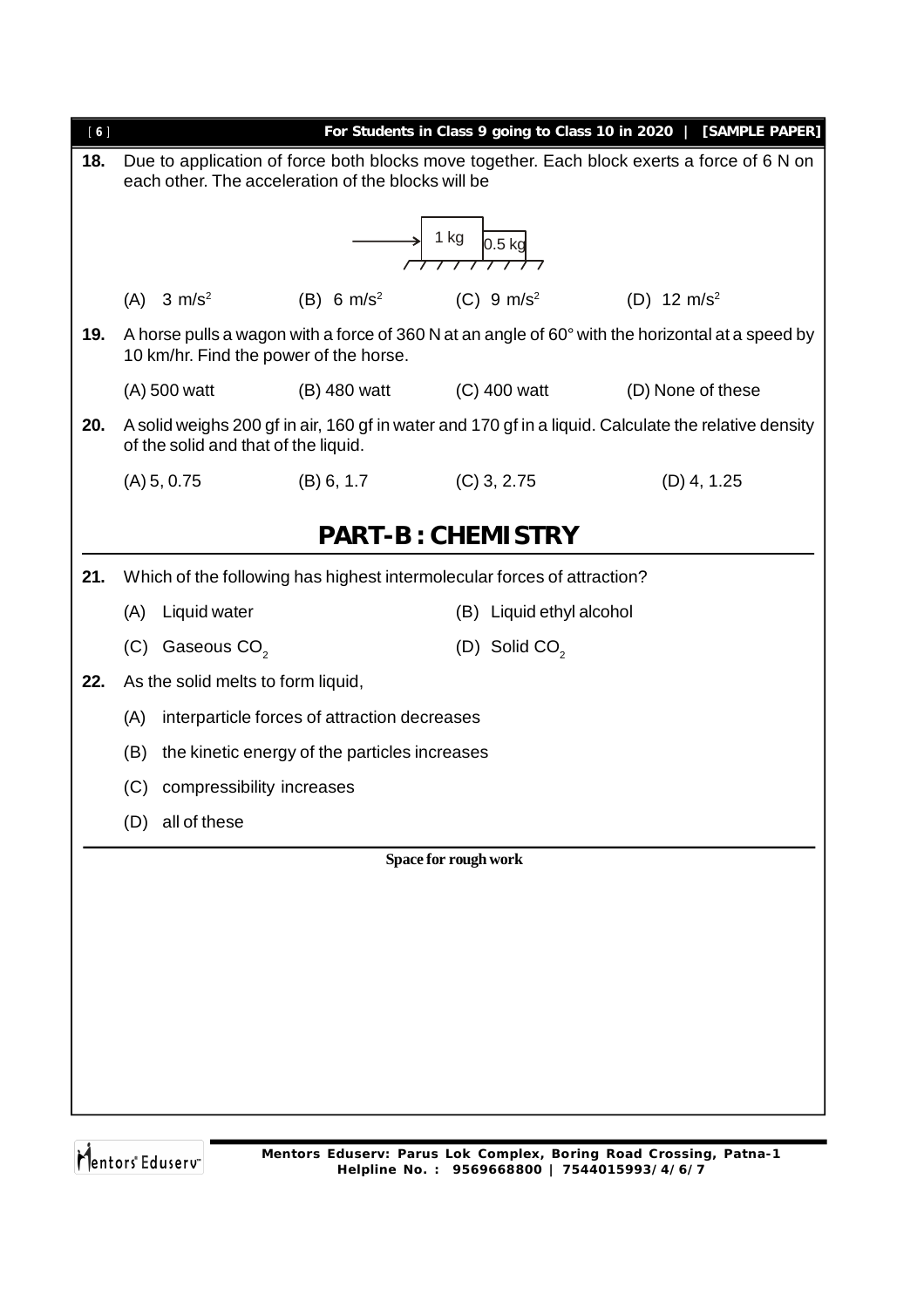|     |                                                                      |                                        | For Students in Class 9 going to Class 10 in 2020                 |                            | [SAMPLE PAPER]                 |  |                            | $[7]$ |  |
|-----|----------------------------------------------------------------------|----------------------------------------|-------------------------------------------------------------------|----------------------------|--------------------------------|--|----------------------------|-------|--|
| 23. |                                                                      |                                        | The force that binds the particles of matter together is known as |                            |                                |  |                            |       |  |
|     | (A)                                                                  | intermolecular space                   |                                                                   |                            | (B) bond                       |  |                            |       |  |
|     | (C)                                                                  | intermolecular force                   |                                                                   |                            | (D) nuclear force              |  |                            |       |  |
| 24. |                                                                      | Evaporation of a liquid can take place |                                                                   |                            |                                |  |                            |       |  |
|     | (A)                                                                  | at its boiling point                   |                                                                   |                            | below its boiling point<br>(B) |  |                            |       |  |
|     |                                                                      | (C) at all temperatures                |                                                                   | (D) at a fixed temperature |                                |  |                            |       |  |
| 25. | Which gas present in air has the highest boiling point?              |                                        |                                                                   |                            |                                |  |                            |       |  |
|     | (A)                                                                  | Oxygen                                 | (B) Nitrogen                                                      |                            | (C) Argon                      |  | (D) Hydrogen               |       |  |
| 26. |                                                                      | If we heat iodine, then it is a        |                                                                   |                            |                                |  |                            |       |  |
|     | (A)                                                                  | physical change                        |                                                                   |                            | (B) chemical change            |  |                            |       |  |
|     | (C)                                                                  | no change                              |                                                                   |                            | (D) colour change              |  |                            |       |  |
| 27. |                                                                      |                                        | Which of the following statement is correct?                      |                            |                                |  |                            |       |  |
|     | A pure substance must contain only one type of atom.<br>(A)          |                                        |                                                                   |                            |                                |  |                            |       |  |
|     | (B)<br>A mixture containing two compounds must be heterogeneous.     |                                        |                                                                   |                            |                                |  |                            |       |  |
|     | A heterogeneous mixture must contain at least three elements.<br>(C) |                                        |                                                                   |                            |                                |  |                            |       |  |
|     | (D)                                                                  |                                        | A homogeneous mixture must be uniform.                            |                            |                                |  |                            |       |  |
| 28. |                                                                      |                                        | A liquid non-metal, amongst the following is                      |                            |                                |  |                            |       |  |
|     | (A)                                                                  | bromine                                | (B) mercury                                                       |                            | (C) phosphorus                 |  | $(D)$ both $(a)$ and $(b)$ |       |  |
| 29. |                                                                      |                                        | 6.022 x 10 <sup>20</sup> atoms of silver (at. mass 108 u) weight  |                            |                                |  |                            |       |  |
|     | (A)                                                                  | $108 \times 10^{3}$ g                  | $(B)$ 108 g                                                       |                            | $(C)$ 0.108 g                  |  | $(D)$ 10.8 g.              |       |  |
| 30. |                                                                      |                                        | The volume occupied by 4.4 g of $CO2$ at STP is                   |                            |                                |  |                            |       |  |
|     |                                                                      | $(A)$ 22.4 L                           | (B) 2.24 L                                                        |                            | (C) 0.224 L                    |  | $(D)$ 0.1 L.               |       |  |
|     |                                                                      |                                        | Space for rough work                                              |                            |                                |  |                            |       |  |
|     |                                                                      |                                        |                                                                   |                            |                                |  |                            |       |  |
|     |                                                                      |                                        |                                                                   |                            |                                |  |                            |       |  |
|     |                                                                      |                                        |                                                                   |                            |                                |  |                            |       |  |
|     |                                                                      |                                        |                                                                   |                            |                                |  |                            |       |  |
|     |                                                                      |                                        |                                                                   |                            |                                |  |                            |       |  |
|     |                                                                      |                                        |                                                                   |                            |                                |  |                            |       |  |
|     |                                                                      |                                        |                                                                   |                            |                                |  |                            |       |  |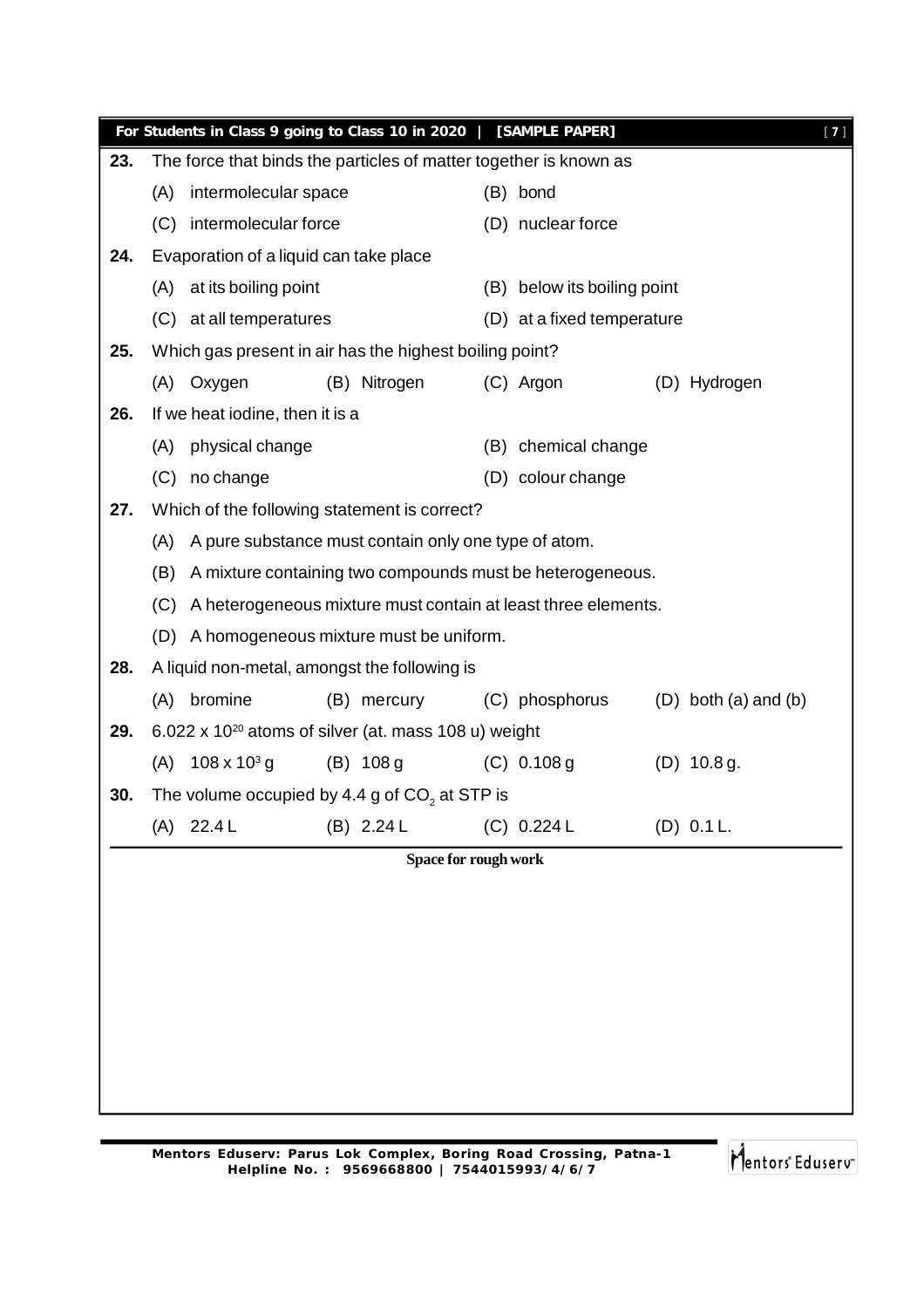| [8] |                            |                                                   | For Students in Class 9 going to Class 10 in 2020   [SAMPLE PAPER]                                             |               |
|-----|----------------------------|---------------------------------------------------|----------------------------------------------------------------------------------------------------------------|---------------|
| 31. |                            | Number of atoms in 4.25 g of $NH3$ is nearly      |                                                                                                                |               |
|     | $(A)$ 1 x 10 <sup>23</sup> |                                                   | (B) $1.5 \times 10^{23}$ (C) $2 \times 10^{23}$ (D) $6 \times 10^{23}$                                         |               |
| 32. |                            |                                                   | The volume occupied by 1 mole atom of a diatomic gas at STP is                                                 |               |
|     | $(A)$ 22.4 L               | $(B)$ 11.2 L                                      | (C) 5.6 L                                                                                                      | $(D)$ 44.8 L. |
| 33. |                            |                                                   | Which one of the following pair of gases contains the same number of molecules?                                |               |
|     |                            | (A) 16 g of $O_2$ and 14 g of $N_2$               | (B) $8 g of O2$ and 22 g of $CO2$                                                                              |               |
|     |                            |                                                   | (C) 28 g of N <sub>2</sub> and 22 g of CO <sub>2</sub> (D) 32 g of O <sub>2</sub> and 32 g of N <sub>2</sub> . |               |
| 34. | has                        |                                                   | Rutherford's experiment on scattering of $\alpha$ -particles showed for the first time that the atom           |               |
|     | nucleus<br>(A)             | (B) electron                                      | (C) proton                                                                                                     | (D) neutron   |
| 35. |                            |                                                   | According a Bohr's atomic model, as we move away from the nucleus                                              |               |
|     | (A)                        | radius of the orbit go on increasing              | (B) energy of the orbits go on decreasing                                                                      |               |
|     | $(C)$ both $(a)$ and $(b)$ |                                                   | $(D)$ neither $(a)$ or $(b)$                                                                                   |               |
| 36. |                            | The magnetic quantum number represents            |                                                                                                                |               |
|     | (A) size of the orbital    |                                                   | (B) spin angular momentum                                                                                      |               |
|     |                            | (C) orbital angular momentum                      | (D) spatial orientation of orbital                                                                             |               |
| 37. |                            |                                                   | For a given principal level $n=4$ , the energies of its subshells are in the order                             |               |
|     |                            |                                                   | (A) $s < d < f < p$ (B) $s < p < d < f$ (C) $d < f < p < s$ (D) $s < p < f < d$ .                              |               |
| 38. |                            | Which experiment find out charge on the electron? |                                                                                                                |               |
|     | (A)                        | Oil drop experiment                               |                                                                                                                |               |
|     | (B)                        | X-rays scattering experiment                      |                                                                                                                |               |
|     |                            | (C) Cathode-ray experiment                        |                                                                                                                |               |
|     | Anode-ray<br>(D)           |                                                   |                                                                                                                |               |
|     |                            |                                                   | Space for rough work                                                                                           |               |
|     |                            |                                                   |                                                                                                                |               |
|     |                            |                                                   |                                                                                                                |               |
|     |                            |                                                   |                                                                                                                |               |
|     |                            |                                                   |                                                                                                                |               |
|     |                            |                                                   |                                                                                                                |               |
|     |                            |                                                   |                                                                                                                |               |
|     |                            |                                                   |                                                                                                                |               |
|     |                            |                                                   |                                                                                                                |               |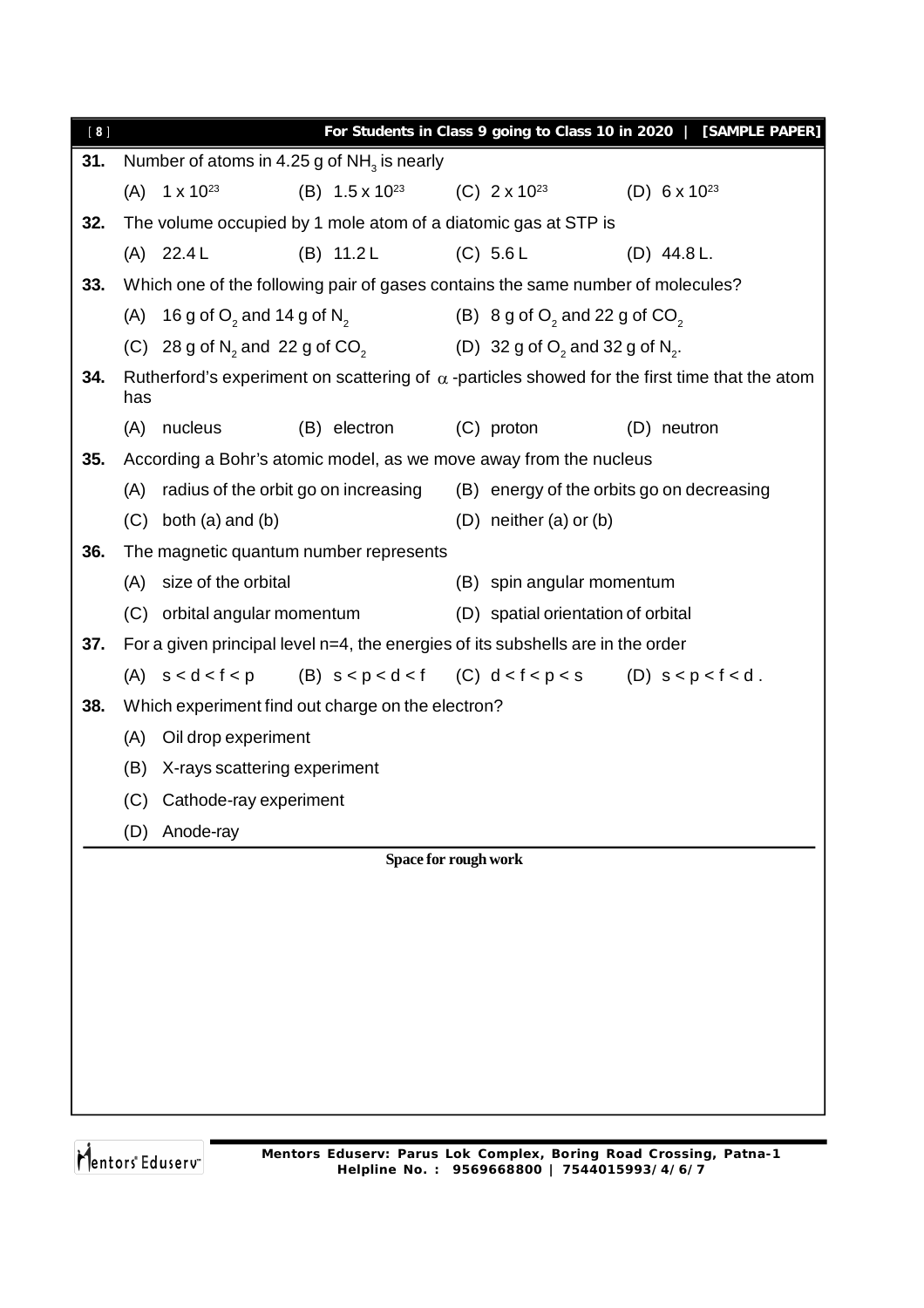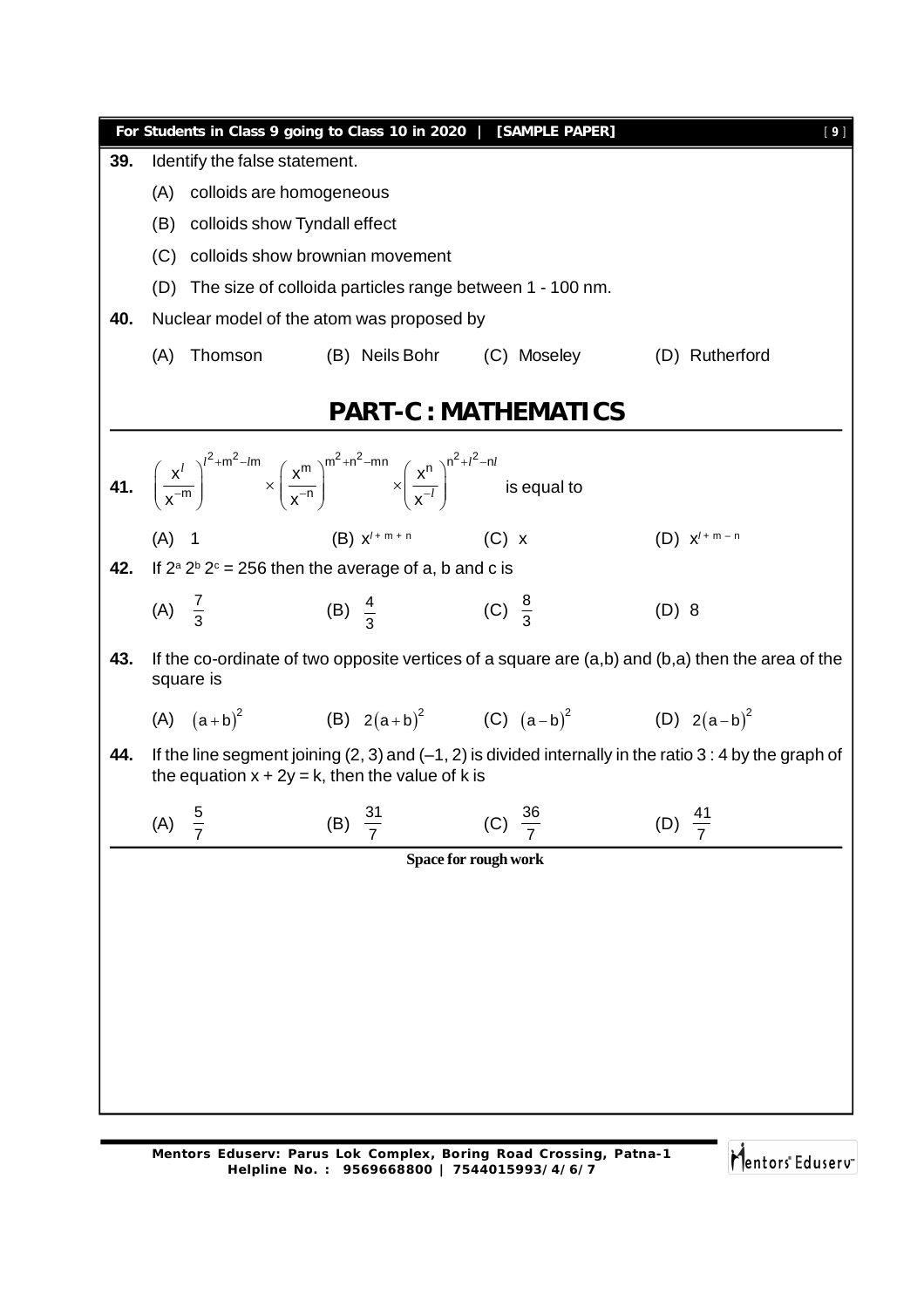

Mentors<sup>®</sup> Eduserv®

**Mentors Eduserv: Parus Lok Complex, Boring Road Crossing, Patna-1 Helpline No. : 9569668800 | 7544015993/4/6/7**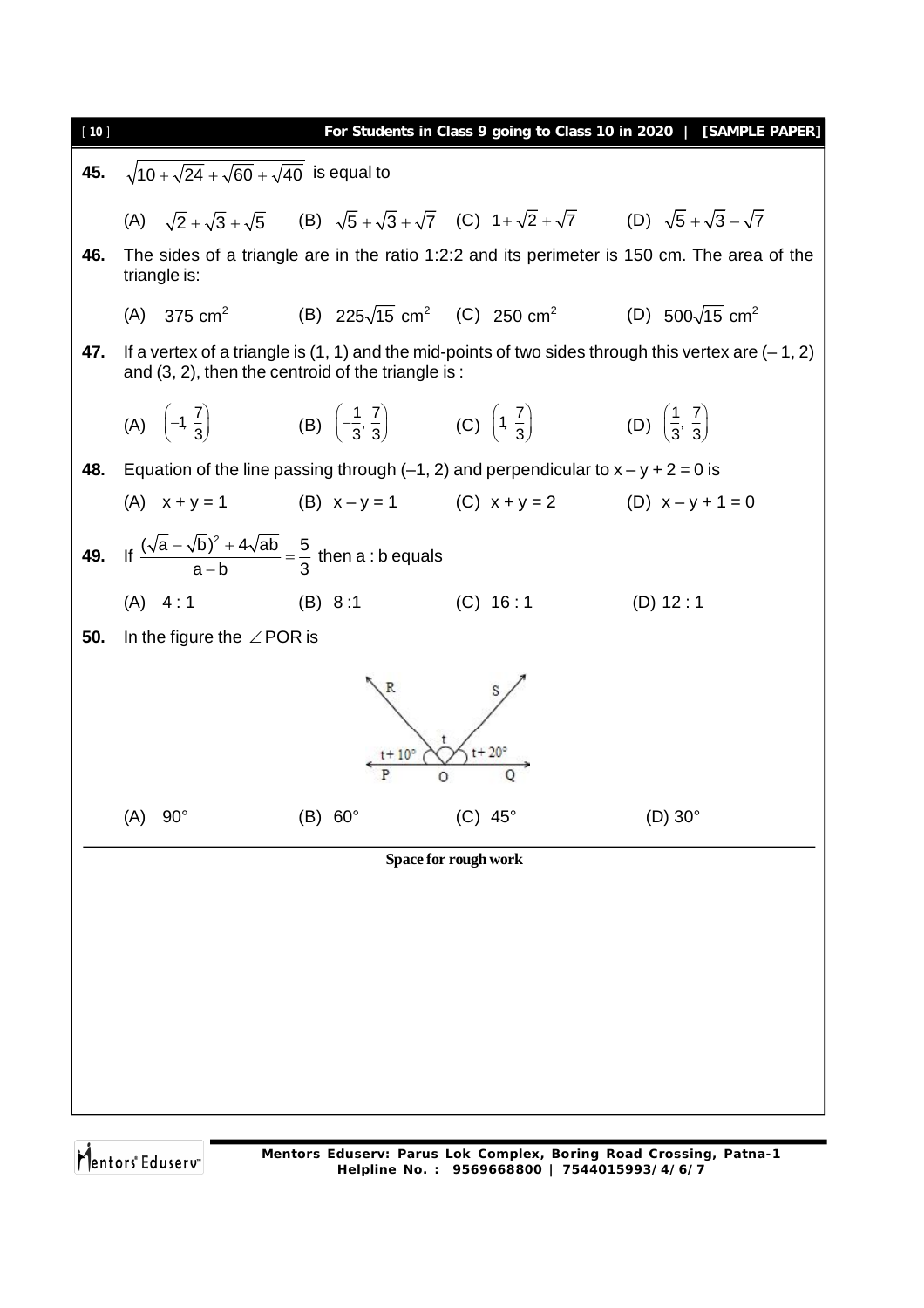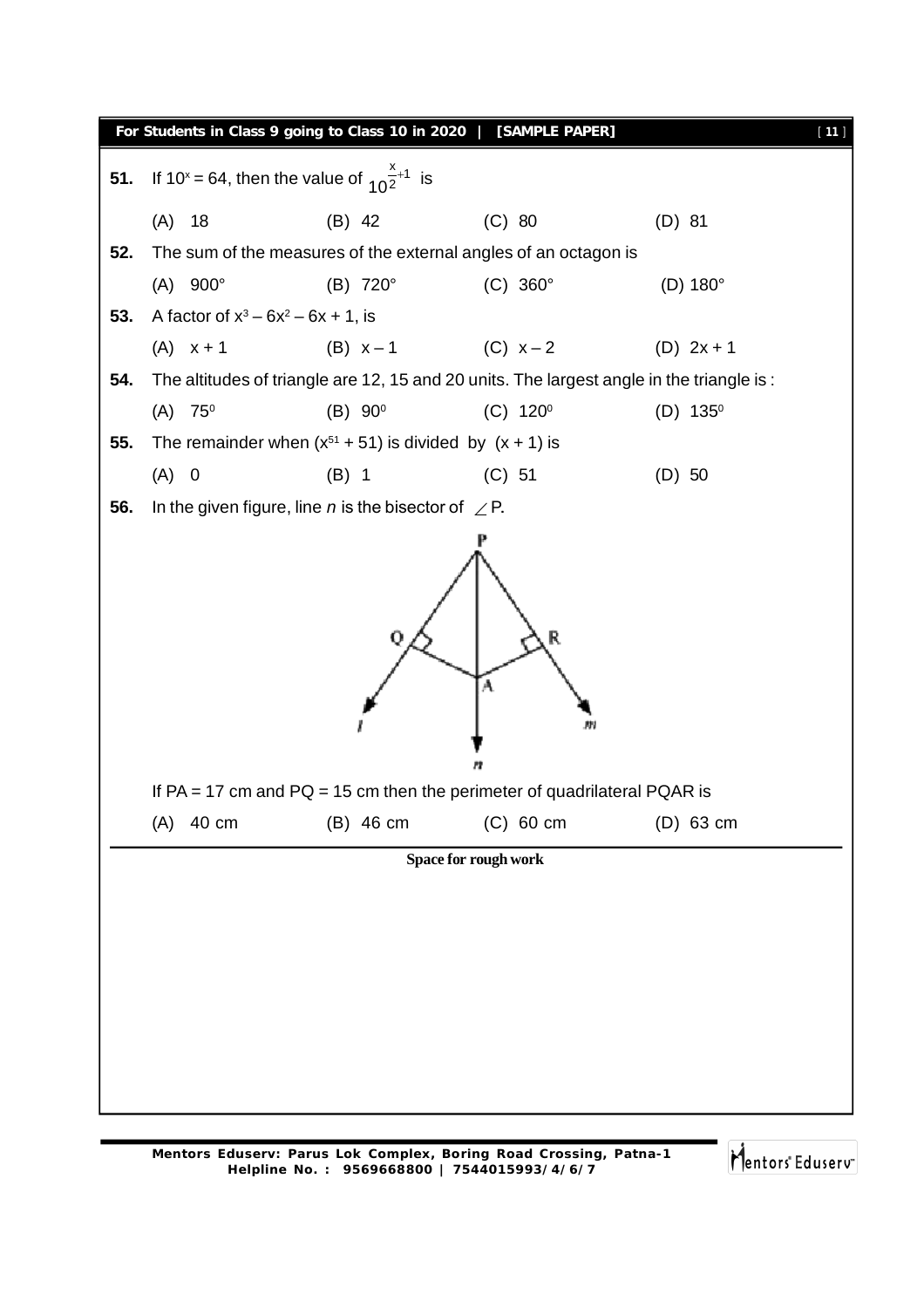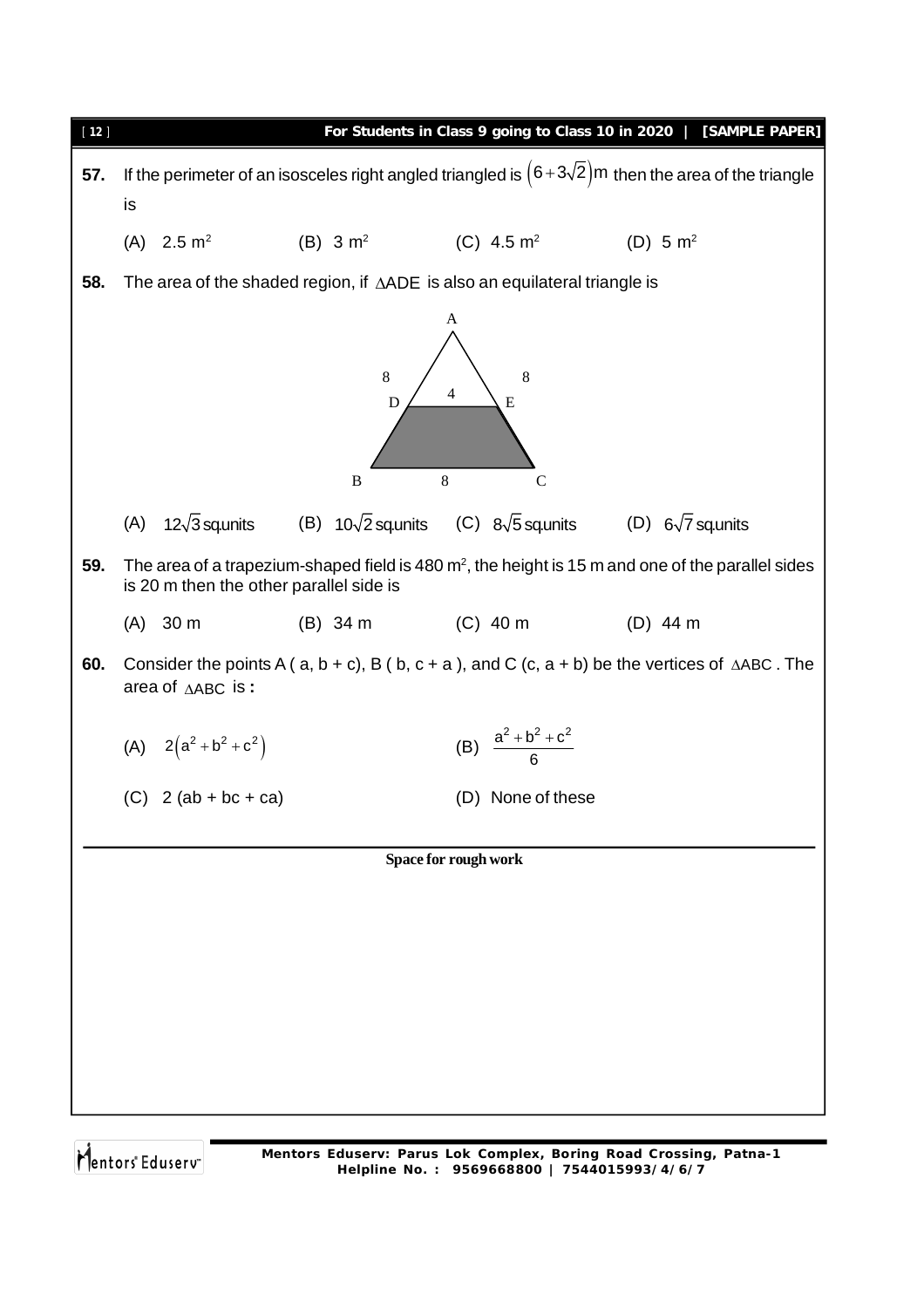|                                                                                                                                   |       | For Students in Class 9 going to Class 10 in 2020   [SAMPLE PAPER]<br>$[13]$                                                             |  |  |  |  |  |
|-----------------------------------------------------------------------------------------------------------------------------------|-------|------------------------------------------------------------------------------------------------------------------------------------------|--|--|--|--|--|
|                                                                                                                                   |       | <b>PART-D: BIOLOGY</b>                                                                                                                   |  |  |  |  |  |
| 61.                                                                                                                               |       | Chromosomes are made up of                                                                                                               |  |  |  |  |  |
|                                                                                                                                   | (A)   | <b>DNA</b><br>(C) DNA and Protein (D) RNA<br>(B) Protein                                                                                 |  |  |  |  |  |
| 62.                                                                                                                               |       | Which of these options are not a function of Ribosomes?                                                                                  |  |  |  |  |  |
|                                                                                                                                   | (i)   | It helps in manufacture of protein molecules                                                                                             |  |  |  |  |  |
|                                                                                                                                   | (ii)  | It helps in manufacture of enzymes                                                                                                       |  |  |  |  |  |
|                                                                                                                                   | (iii) | It helps in manufacture of hormones                                                                                                      |  |  |  |  |  |
|                                                                                                                                   | (iv)  | It helps in manufacture of starch molecules                                                                                              |  |  |  |  |  |
|                                                                                                                                   | (A)   | $(B)$ (ii) and (iii)<br>$(C)$ (iii) and (iv)<br>$(i)$ and $(ii)$<br>$(D)$ (iv) and (i)                                                   |  |  |  |  |  |
| 63.                                                                                                                               |       | Following are a few definitions of osmosis. Read carefully and select the correct definition                                             |  |  |  |  |  |
|                                                                                                                                   | (A)   | Movement of water molecules from a region of higher concentration to a region of lower<br>concentration through a semipermeable membrane |  |  |  |  |  |
|                                                                                                                                   | (B)   | Movement of solvent molecules from its higher concentration to lower concentration                                                       |  |  |  |  |  |
| Movement of solvent molecules from higher concentration to lower concentration of solution<br>(C)<br>through a permeable membrane |       |                                                                                                                                          |  |  |  |  |  |
|                                                                                                                                   | (D)   | Movement of solute molecules from lower concentration to higher concentration of solution<br>through a semipermeable membrane            |  |  |  |  |  |
| 64.                                                                                                                               |       | The undefined nuclear region of prokaryotes are also known as                                                                            |  |  |  |  |  |
|                                                                                                                                   | (A)   | <b>Nucleus</b><br>(B) Nucleolus<br>(C) Nucleic acid<br>(D) Nucleoid                                                                      |  |  |  |  |  |
| 65.                                                                                                                               |       | Find out incorrect sentence                                                                                                              |  |  |  |  |  |
|                                                                                                                                   | (A)   | Parenchymatous tissues have intercellular spaces.                                                                                        |  |  |  |  |  |
|                                                                                                                                   | (B)   | Collenchymatous tissues are irregularly thickened at corners.                                                                            |  |  |  |  |  |
|                                                                                                                                   | (C)   | Apical and intercalary meristems are permanent tissues.                                                                                  |  |  |  |  |  |
|                                                                                                                                   | (D)   | Meristematic tissues, in its early stage, lack vacuoles.                                                                                 |  |  |  |  |  |
|                                                                                                                                   |       | Space for rough work                                                                                                                     |  |  |  |  |  |
|                                                                                                                                   |       |                                                                                                                                          |  |  |  |  |  |
|                                                                                                                                   |       |                                                                                                                                          |  |  |  |  |  |
|                                                                                                                                   |       |                                                                                                                                          |  |  |  |  |  |
|                                                                                                                                   |       |                                                                                                                                          |  |  |  |  |  |
|                                                                                                                                   |       |                                                                                                                                          |  |  |  |  |  |
|                                                                                                                                   |       |                                                                                                                                          |  |  |  |  |  |
|                                                                                                                                   |       |                                                                                                                                          |  |  |  |  |  |
|                                                                                                                                   |       |                                                                                                                                          |  |  |  |  |  |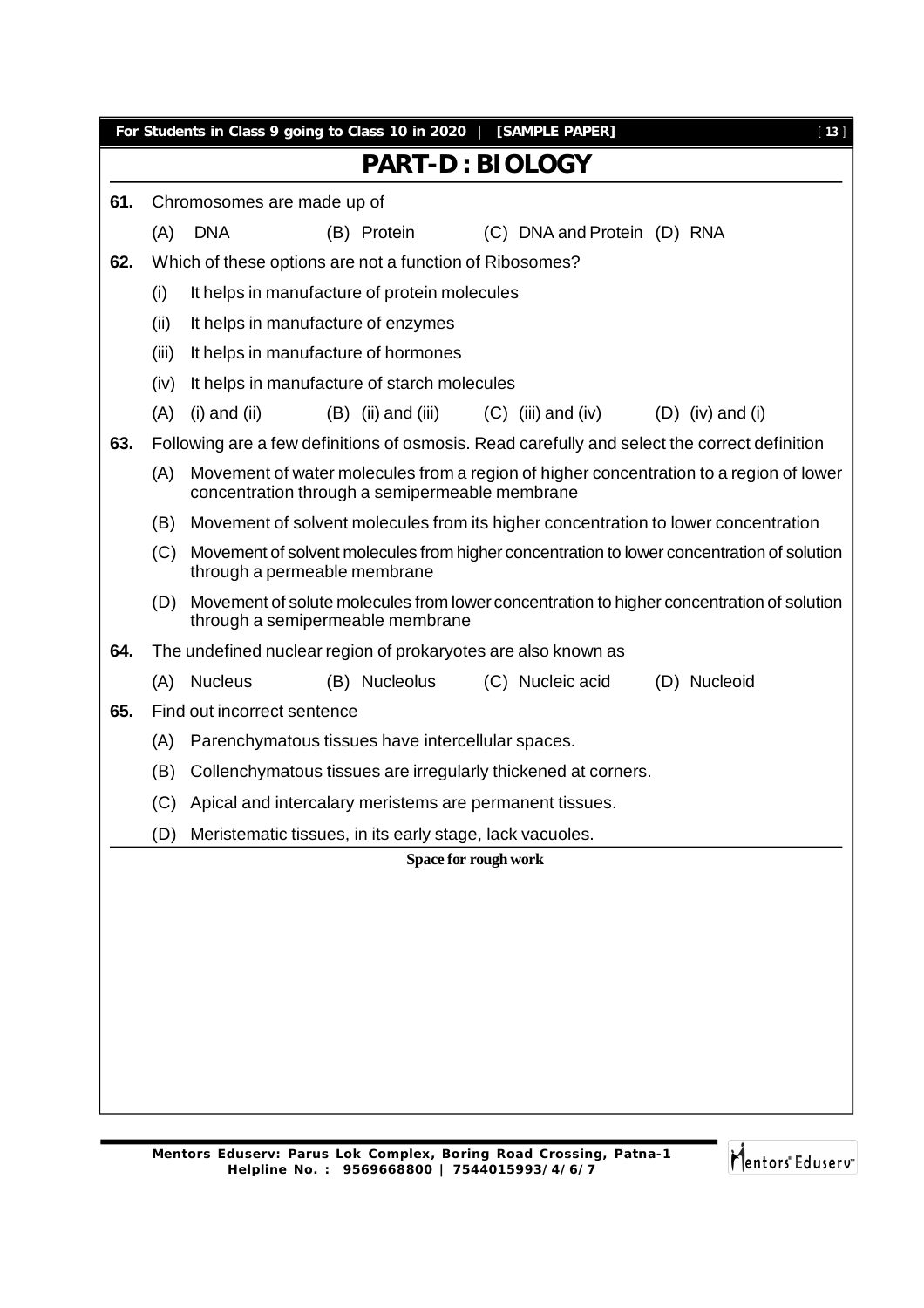| $[14]$ |                                    |                                                                    |  |                      |                                    | For Students in Class 9 going to Class 10 in 2020 |  | [SAMPLE PAPER]                                                                             |  |
|--------|------------------------------------|--------------------------------------------------------------------|--|----------------------|------------------------------------|---------------------------------------------------|--|--------------------------------------------------------------------------------------------|--|
| 66.    |                                    | Which cell does not have perforated cell wall?                     |  |                      |                                    |                                                   |  |                                                                                            |  |
|        | (A)                                | Tracheids                                                          |  |                      | (B).                               | Companion cells                                   |  |                                                                                            |  |
|        | (C)                                | Sieve tubes                                                        |  |                      |                                    | (D) Vessels                                       |  |                                                                                            |  |
| 67.    |                                    | the following may be the possible reason?                          |  |                      |                                    |                                                   |  | A person met with an accident in which two long bones of hand were dislocated. Which among |  |
|        | (A)                                | Tendon break                                                       |  |                      |                                    | (B) Break of skeletal muscle                      |  |                                                                                            |  |
|        |                                    | (C) Ligament break                                                 |  |                      |                                    | (D) Areolar tissue break                          |  |                                                                                            |  |
| 68.    |                                    | Meristematic tissues in plants are                                 |  |                      |                                    |                                                   |  |                                                                                            |  |
|        | Localised and permanent<br>(A)     |                                                                    |  |                      | (B) Not limited to certain regions |                                                   |  |                                                                                            |  |
|        |                                    | (C) Localised and dividing cells                                   |  |                      | (D) Growing in volume              |                                                   |  |                                                                                            |  |
| 69.    |                                    | Bone matrix is rich in                                             |  |                      |                                    |                                                   |  |                                                                                            |  |
|        | <b>Fluoride and Calcium</b><br>(A) |                                                                    |  |                      | (B) Calcium and Phosphorus         |                                                   |  |                                                                                            |  |
|        | (C)                                | Calcium and Potassium                                              |  |                      |                                    | (D) Phosphorus and Potassium                      |  |                                                                                            |  |
| 70.    | Contractile proteins are found in  |                                                                    |  |                      |                                    |                                                   |  |                                                                                            |  |
|        | (A)                                | <b>Bones</b>                                                       |  | (B) Blood            |                                    | (C) Muscles                                       |  | (D) Cartilage                                                                              |  |
| 71.    |                                    | Which one of the following is not a bacterial disease?             |  |                      |                                    |                                                   |  |                                                                                            |  |
|        | (A)                                | Cholera                                                            |  | (B) Tuberculosis     |                                    | (C) Anthrax                                       |  | (D) Influenza                                                                              |  |
| 72.    |                                    | Which one of the following disease is not transmitted by mosquito? |  |                      |                                    |                                                   |  |                                                                                            |  |
|        | (A)                                | <b>Brain fever</b>                                                 |  | (B) Malaria          |                                    | (C) Typhoid                                       |  | (D) Dengue                                                                                 |  |
| 73.    |                                    | AIDS cannot be transmitted by                                      |  |                      |                                    |                                                   |  |                                                                                            |  |
|        | (A)                                | Sexual contact                                                     |  | (B) Hugs             |                                    | (C) Breast feeding                                |  | (D) Blood transfusion                                                                      |  |
|        |                                    |                                                                    |  | Space for rough work |                                    |                                                   |  |                                                                                            |  |
|        |                                    |                                                                    |  |                      |                                    |                                                   |  |                                                                                            |  |
|        |                                    |                                                                    |  |                      |                                    |                                                   |  |                                                                                            |  |
|        |                                    |                                                                    |  |                      |                                    |                                                   |  |                                                                                            |  |
|        |                                    |                                                                    |  |                      |                                    |                                                   |  |                                                                                            |  |
|        |                                    |                                                                    |  |                      |                                    |                                                   |  |                                                                                            |  |
|        |                                    |                                                                    |  |                      |                                    |                                                   |  |                                                                                            |  |
|        |                                    |                                                                    |  |                      |                                    |                                                   |  |                                                                                            |  |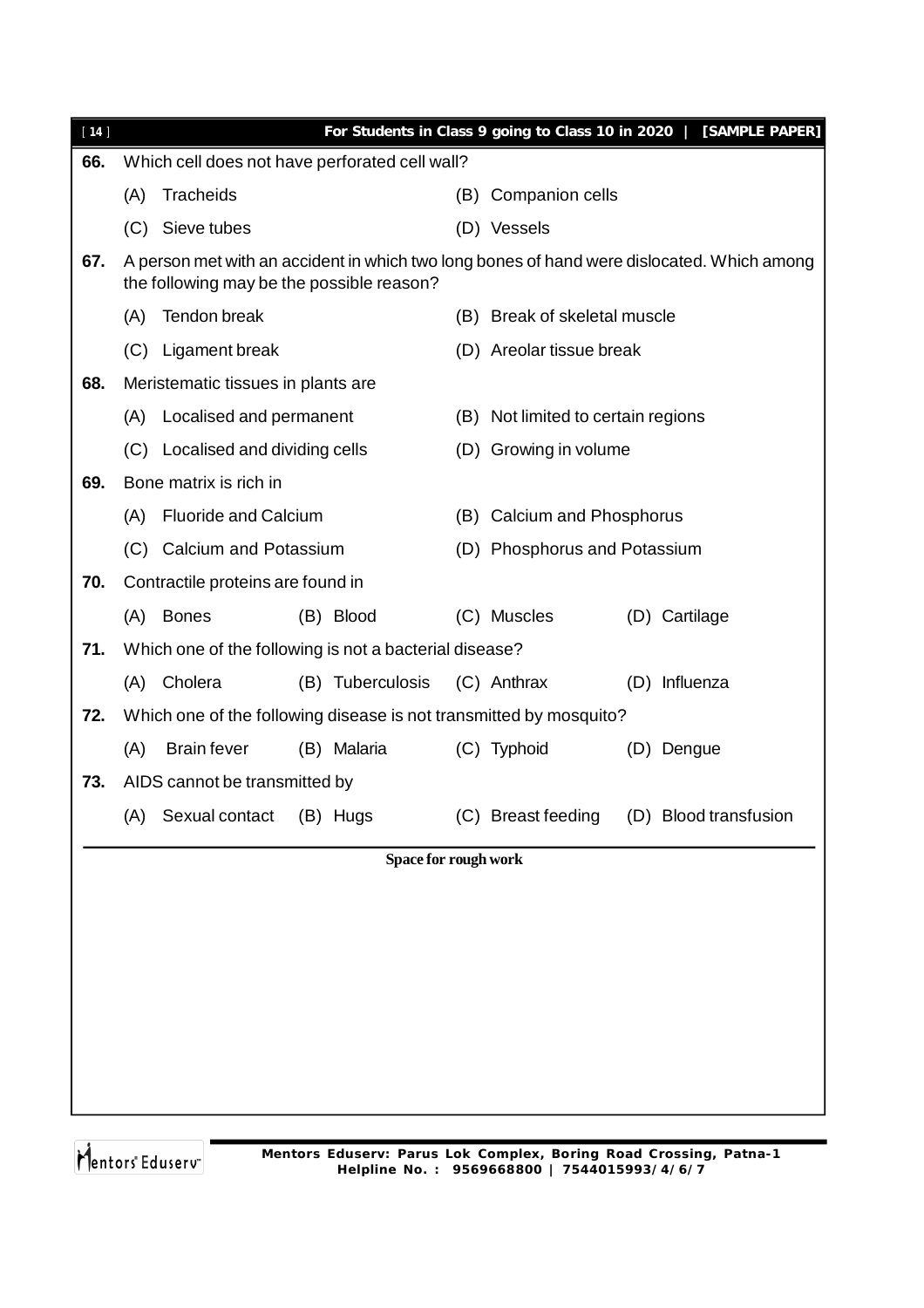|     |     | For Students in Class 9 going to Class 10 in 2020   [SAMPLE PAPER]                |      |                      |  |                                                 |  |                                                                                            | $[15]$ |  |
|-----|-----|-----------------------------------------------------------------------------------|------|----------------------|--|-------------------------------------------------|--|--------------------------------------------------------------------------------------------|--------|--|
| 74. |     | Which one of the following is not important for individual health?                |      |                      |  |                                                 |  |                                                                                            |        |  |
|     | (A) | Living in clean space                                                             |      |                      |  |                                                 |  |                                                                                            |        |  |
|     | (B) | Good economic condition                                                           |      |                      |  |                                                 |  |                                                                                            |        |  |
|     | (C) | Social equality and harmony                                                       |      |                      |  |                                                 |  |                                                                                            |        |  |
|     | (D) | Living in a large and well furnished house                                        |      |                      |  |                                                 |  |                                                                                            |        |  |
| 75. |     |                                                                                   |      |                      |  |                                                 |  | You are aware of Polio Eradication Programme in your city. Children are vaccinated because |        |  |
|     | (A) | Vaccination kills the polio causing microorganisms                                |      |                      |  |                                                 |  |                                                                                            |        |  |
|     | (B) | Prevents the entry of polio causing organism                                      |      |                      |  |                                                 |  |                                                                                            |        |  |
|     | (C) | It creates immunity in the body                                                   |      |                      |  |                                                 |  |                                                                                            |        |  |
|     | (D) | All the above                                                                     |      |                      |  |                                                 |  |                                                                                            |        |  |
| 76. |     | Which one is not a source of carbohydrate?                                        |      |                      |  |                                                 |  |                                                                                            |        |  |
|     | (A) | Rice                                                                              | (B)  | <b>Millets</b>       |  | (C) Sorghum                                     |  | (D) Gram                                                                                   |        |  |
| 77. |     | To solve the food problem of the country, which among the following is necessary? |      |                      |  |                                                 |  |                                                                                            |        |  |
|     | (A) | Increased production and storage of food grains                                   |      |                      |  |                                                 |  |                                                                                            |        |  |
|     | (B) | Easy access of people to the food grain                                           |      |                      |  |                                                 |  |                                                                                            |        |  |
|     | (C) | People should have money to purchase the grains                                   |      |                      |  |                                                 |  |                                                                                            |        |  |
|     | (D) | All of the above                                                                  |      |                      |  |                                                 |  |                                                                                            |        |  |
| 78. |     | Cattle husbandry is done for the following purposes                               |      |                      |  |                                                 |  |                                                                                            |        |  |
|     | (i) | <b>Milk Production</b>                                                            | (ii) | Agricultural work    |  | (iii) Meat production                           |  | (iv) Egg production                                                                        |        |  |
|     | (A) | $(i)$ , $(ii)$ and $(iii)$                                                        |      |                      |  | $(B)$ (ii), (iii) and (iv) $(C)$ (iii) and (iv) |  | $(D)$ (i) and (iv)                                                                         |        |  |
| 79. |     | Which one of the following fishes is a surface feeder?                            |      |                      |  |                                                 |  |                                                                                            |        |  |
|     | (A) | Rohus                                                                             |      | (B) Mrigals          |  | (C) Common carps (D) Catlas                     |  |                                                                                            |        |  |
|     |     |                                                                                   |      | Space for rough work |  |                                                 |  |                                                                                            |        |  |
|     |     |                                                                                   |      |                      |  |                                                 |  |                                                                                            |        |  |
|     |     |                                                                                   |      |                      |  |                                                 |  |                                                                                            |        |  |
|     |     |                                                                                   |      |                      |  |                                                 |  |                                                                                            |        |  |
|     |     |                                                                                   |      |                      |  |                                                 |  |                                                                                            |        |  |
|     |     |                                                                                   |      |                      |  |                                                 |  |                                                                                            |        |  |
|     |     |                                                                                   |      |                      |  |                                                 |  |                                                                                            |        |  |
|     |     |                                                                                   |      |                      |  |                                                 |  |                                                                                            |        |  |
|     |     |                                                                                   |      |                      |  |                                                 |  |                                                                                            |        |  |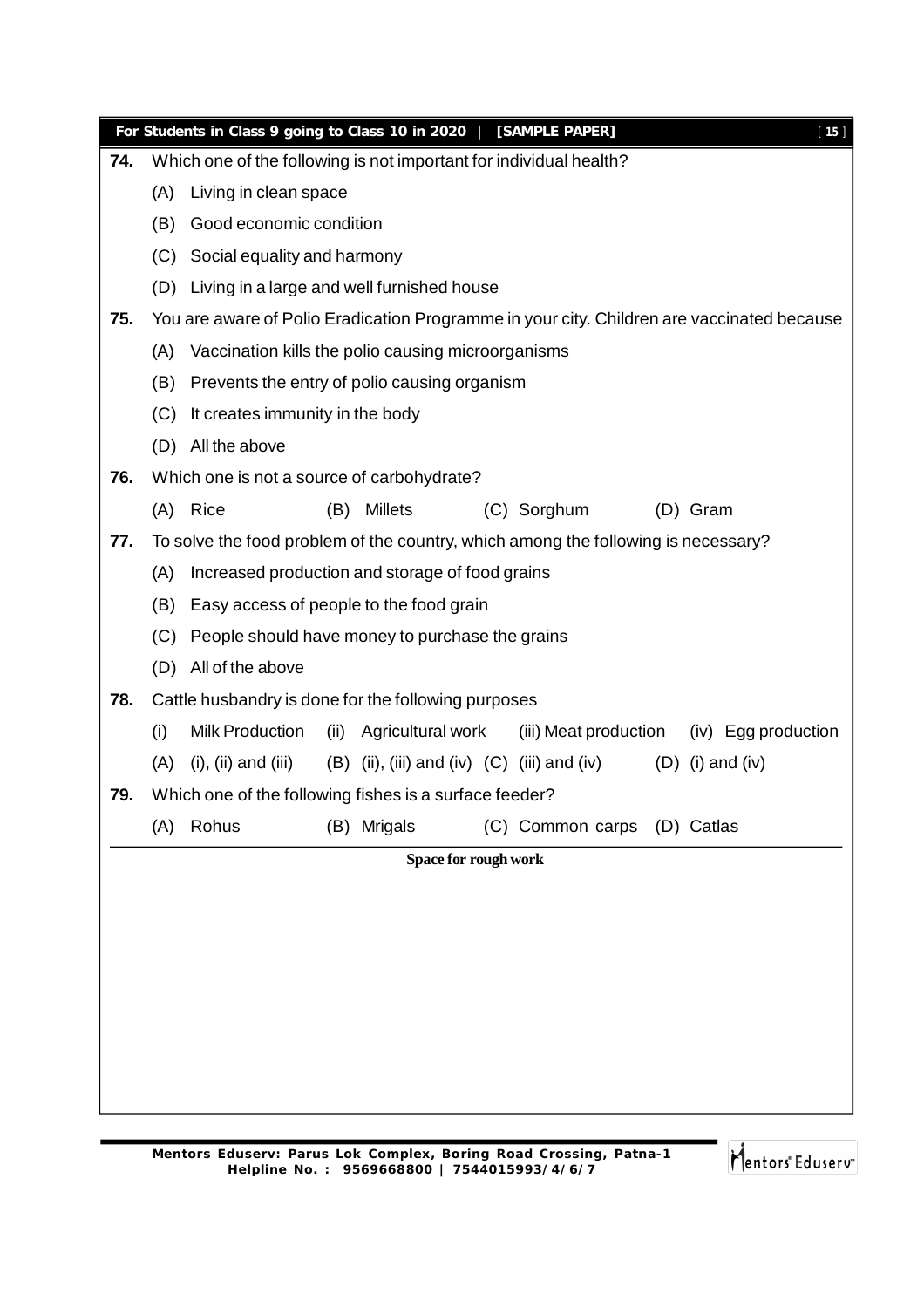| $[16]$ |        |                                                                                   |        |                      |          |                               |         | For Students in Class 9 going to Class 10 in 2020   [SAMPLE PAPER]                                     |
|--------|--------|-----------------------------------------------------------------------------------|--------|----------------------|----------|-------------------------------|---------|--------------------------------------------------------------------------------------------------------|
| 80.    |        | Preventive and control measures adopted for the storage of grains include         |        |                      |          |                               |         |                                                                                                        |
|        | (A)    | Strict cleaning                                                                   |        |                      |          | (B) Proper disjoining         |         |                                                                                                        |
|        | (C)    | Fumigation                                                                        |        |                      |          | (D) All of the above          |         |                                                                                                        |
|        |        |                                                                                   |        |                      |          |                               |         |                                                                                                        |
|        |        |                                                                                   |        |                      |          | <b>PART-E: MENTAL ABILITY</b> |         |                                                                                                        |
|        |        | the given alternatives.                                                           |        |                      |          |                               |         | <b>DIRECTIONS (Q.Nos. 81):</b> In the following questions, select the related word/letters/number from |
|        |        | 81. YTOJ: XSNI:: WRMH:?                                                           |        |                      |          |                               |         |                                                                                                        |
|        |        | (A) VQLG                                                                          |        | (B) TOJE             |          | (C) RMHC                      |         | (D) UPKF                                                                                               |
|        |        |                                                                                   |        |                      |          |                               |         | DIRECTIONS (Q Nos. 82-83): Select the one which is different from other three alternatives.            |
| 82.    |        | (A) Rival                                                                         |        | (B) Opponent         |          | $(C)$ Foe                     |         | $(D)$ Ally                                                                                             |
| 83.    | (A) 27 |                                                                                   | (B) 35 |                      | $(C)$ 18 |                               | $(D)$ 9 |                                                                                                        |
| 84.    |        | Arrange the following words as per order in the English dictionary.               |        |                      |          |                               |         |                                                                                                        |
|        | 1.     | Live                                                                              | 2.     | Litter               | 3.       | Little                        | 4.      | Literacy                                                                                               |
|        | 5.     | Living                                                                            |        |                      |          |                               |         |                                                                                                        |
|        |        | (A) $3, 4, 2, 1, 5$ (B) $3, 2, 4, 5, 1$ (C) $4, 3, 5, 2, 1$ (D) $4, 2, 3, 1, 5$   |        |                      |          |                               |         |                                                                                                        |
|        |        | Choose the correct alternative from the given ones that will complete the series. |        |                      |          |                               |         | <b>DIRECTIONS (Q.No. 85)</b> : In the following questions, a series is given, with one term missing.   |
| 85.    |        | SHG, RIF, QJE, PKD, ?                                                             |        |                      |          |                               |         |                                                                                                        |
|        |        | (A) NME                                                                           |        | $(B)$ NLB            |          | $(C)$ OLE                     |         | (D) OLC                                                                                                |
| 86.    |        | the given word INCARCERATION                                                      |        |                      |          |                               |         | From the given alternative words, select the word which cannot be formed using the letters of          |
|        | (A)    | <b>RELATION</b>                                                                   |        | (B) TERRAIN          |          | (C) INACTION                  |         | (D) CREATION                                                                                           |
|        |        |                                                                                   |        | Space for rough work |          |                               |         |                                                                                                        |
|        |        |                                                                                   |        |                      |          |                               |         |                                                                                                        |
|        |        |                                                                                   |        |                      |          |                               |         |                                                                                                        |
|        |        |                                                                                   |        |                      |          |                               |         |                                                                                                        |
|        |        |                                                                                   |        |                      |          |                               |         |                                                                                                        |
|        |        |                                                                                   |        |                      |          |                               |         |                                                                                                        |
|        |        |                                                                                   |        |                      |          |                               |         |                                                                                                        |
|        |        |                                                                                   |        |                      |          |                               |         |                                                                                                        |
|        |        |                                                                                   |        |                      |          |                               |         |                                                                                                        |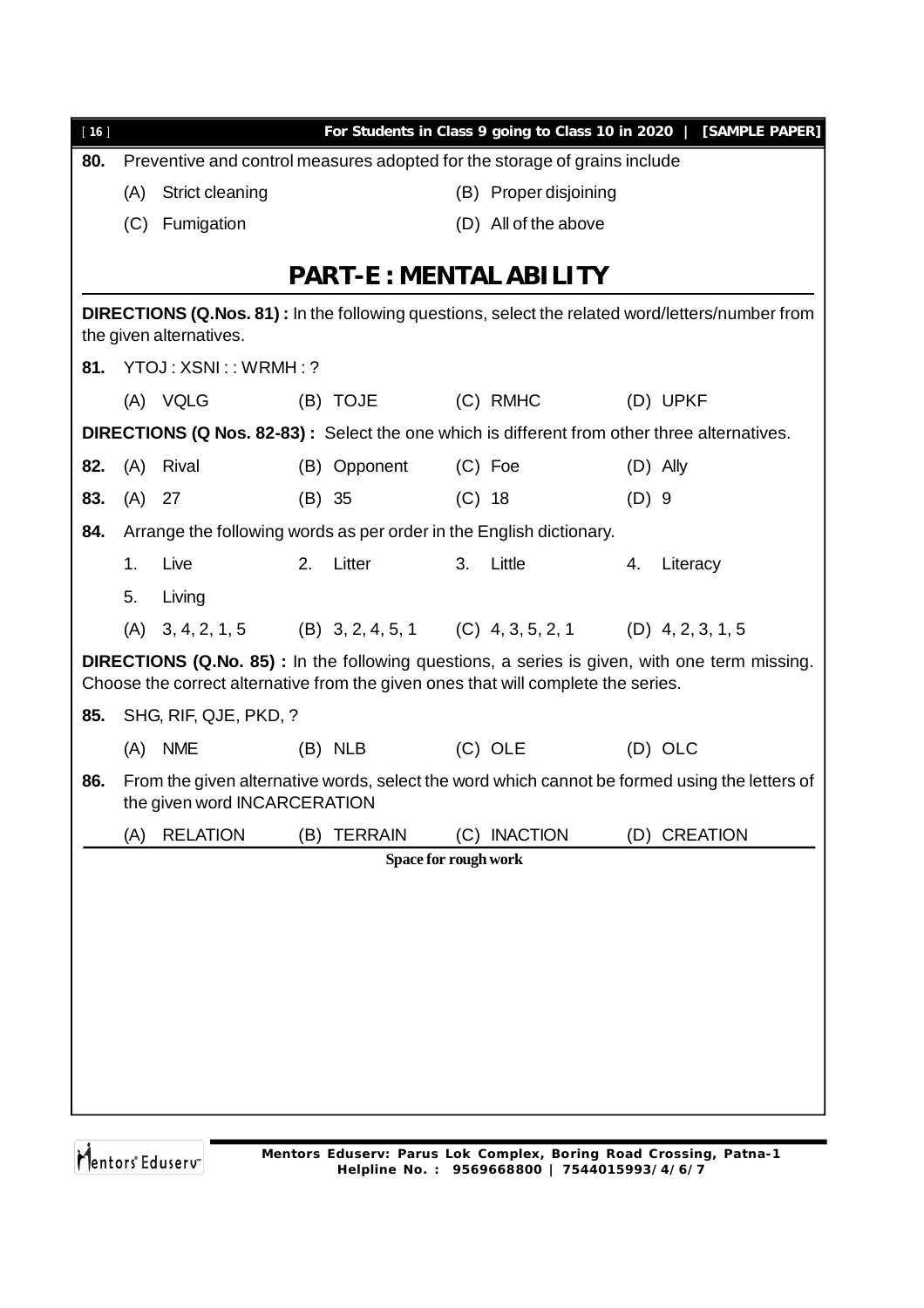|     | For Students in Class 9 going to Class 10 in 2020   [SAMPLE PAPER]                       |            |                                                                                      | $[17]$                                                                                                                                                                                        |
|-----|------------------------------------------------------------------------------------------|------------|--------------------------------------------------------------------------------------|-----------------------------------------------------------------------------------------------------------------------------------------------------------------------------------------------|
| 87. |                                                                                          |            | of failures was 176 and 34% got first class, then how many students got first class? | In an examination, 78% of the total students who appeared were successful. If the total number                                                                                                |
|     | $(A)$ 272                                                                                | $(B)$ 112  | $(C)$ 210                                                                            | $(D)$ 254                                                                                                                                                                                     |
| 88. | now?                                                                                     |            |                                                                                      | Pratap starts from school and walks 7 km towards East. He takes a left and walks 4 km, then<br>takes a right and walks 2 km, again takes a right and walks 3 km. Which direction is he facing |
|     | (A) South                                                                                | (B) North  | (C) East                                                                             | (D) West                                                                                                                                                                                      |
|     | relationship among the classes given below.                                              |            |                                                                                      | <b>DIRECTIONS (Q.Nos.89)</b> : In the following questions, identify the diagram that best represents the                                                                                      |
| 89. | Factory, Machinery, Product                                                              |            |                                                                                      |                                                                                                                                                                                               |
|     | (B)<br>(A)                                                                               | (C)<br>(D) |                                                                                      |                                                                                                                                                                                               |
|     | DIRECTION (Q No. 90): Select the related word/letters/number from the given alternative: |            |                                                                                      |                                                                                                                                                                                               |
| 90. | 4:17:7:?                                                                                 |            |                                                                                      |                                                                                                                                                                                               |
|     | $(A)$ 48                                                                                 | (B) 50     | (C) 51                                                                               | $(D)$ 49                                                                                                                                                                                      |
|     | four alternatives                                                                        |            |                                                                                      | <b>DIRECTIONS (Q. Nos. 91)</b> : Select the number group similar to the given group from the following                                                                                        |
| 91. | Given Group: (84, 92, 109)                                                               |            |                                                                                      |                                                                                                                                                                                               |
|     |                                                                                          |            | (A) 9,17, 36 (B) 34, 42, 59 (C) 7, 16, 32 (D) 63, 71, 89                             |                                                                                                                                                                                               |
| 92. |                                                                                          |            | Choose the related day from the given alternatives: Monday: Saturday: : Thursday: ?  |                                                                                                                                                                                               |
|     | (A) Wednesday                                                                            | (B) Friday | (C) Tuesday                                                                          | (D) Sunday                                                                                                                                                                                    |
|     |                                                                                          |            | Space for rough work                                                                 |                                                                                                                                                                                               |
|     |                                                                                          |            |                                                                                      |                                                                                                                                                                                               |
|     |                                                                                          |            |                                                                                      |                                                                                                                                                                                               |
|     |                                                                                          |            |                                                                                      |                                                                                                                                                                                               |
|     |                                                                                          |            |                                                                                      |                                                                                                                                                                                               |
|     |                                                                                          |            |                                                                                      |                                                                                                                                                                                               |
|     |                                                                                          |            |                                                                                      |                                                                                                                                                                                               |
|     |                                                                                          |            |                                                                                      |                                                                                                                                                                                               |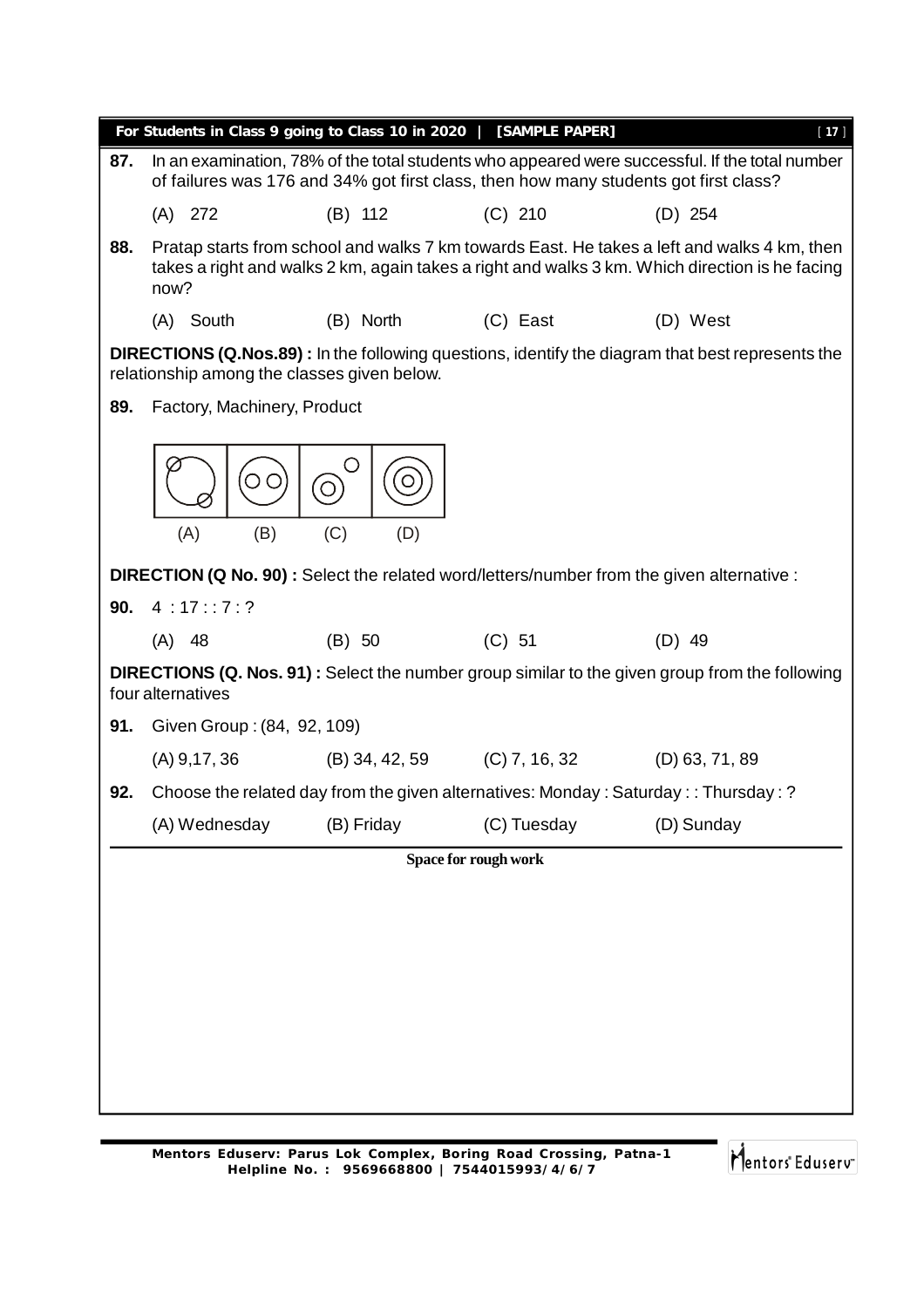| [18] |         |                                                                  |         |                             |         |                  |         | For Students in Class 9 going to Class 10 in 2020   [SAMPLE PAPER]                                                                                                                     |
|------|---------|------------------------------------------------------------------|---------|-----------------------------|---------|------------------|---------|----------------------------------------------------------------------------------------------------------------------------------------------------------------------------------------|
|      |         | given alternatives.                                              |         |                             |         |                  |         | <b>DIRECTIONS (93)</b> : In the following questions select the related letters/word/number from the                                                                                    |
| 93.  |         | Almirah: Key:: Door:?                                            |         |                             |         |                  |         |                                                                                                                                                                                        |
|      | (A)     | <b>Bolt</b>                                                      |         | (B) Nut                     |         | (C) Eye-piece    |         | (C) Name Plate                                                                                                                                                                         |
| 94.  |         | How for is he from his original position and in which direction? |         |                             |         |                  |         | Anoop starts walking towards south. After walking 15 m he turns towards North. After walking<br>20 m, he turns towards East and walks 10 m. He then turns towards south and walks 5 m. |
|      | (A)     | 10 m, North                                                      |         | $(B)$ 10 m, South           |         | $(C)$ 10 m, West |         | (D) 10 m, East                                                                                                                                                                         |
| 95.  |         | Vipin related to that girl?                                      |         |                             |         |                  |         | Introducing a girl, Vipin said, "Her mother is the only daugheter of my mother-in-law." How is                                                                                         |
|      |         | (A) Uncle                                                        |         | (B) Father                  |         | (C) Brother      |         | (D) Husband                                                                                                                                                                            |
|      |         | DIRECTIONS : (96) find the missing numbers :                     |         |                             |         |                  |         |                                                                                                                                                                                        |
| 96.  |         | 1, 8, 9, 64, 25, 216, ?, ?                                       |         |                             |         |                  |         |                                                                                                                                                                                        |
|      |         | $(A)$ 49,64                                                      |         | (B) 343, 64                 |         | $(C)$ 49, 512    |         | $(D)$ 343, 512                                                                                                                                                                         |
| 97.  |         | of number 5?                                                     |         |                             |         |                  |         | On the basis of two figures of dice, you have to tell what number will be on the opposite face                                                                                         |
|      |         |                                                                  |         | 6                           |         |                  |         |                                                                                                                                                                                        |
|      | $(A)$ 1 |                                                                  | $(B)$ 2 |                             | $(C)$ 4 |                  | $(D)$ 6 |                                                                                                                                                                                        |
|      |         |                                                                  |         | <b>Space for rough work</b> |         |                  |         |                                                                                                                                                                                        |
|      |         |                                                                  |         |                             |         |                  |         |                                                                                                                                                                                        |
|      |         |                                                                  |         |                             |         |                  |         |                                                                                                                                                                                        |
|      |         |                                                                  |         |                             |         |                  |         |                                                                                                                                                                                        |
|      |         |                                                                  |         |                             |         |                  |         |                                                                                                                                                                                        |
|      |         |                                                                  |         |                             |         |                  |         |                                                                                                                                                                                        |
|      |         |                                                                  |         |                             |         |                  |         |                                                                                                                                                                                        |
|      |         |                                                                  |         |                             |         |                  |         |                                                                                                                                                                                        |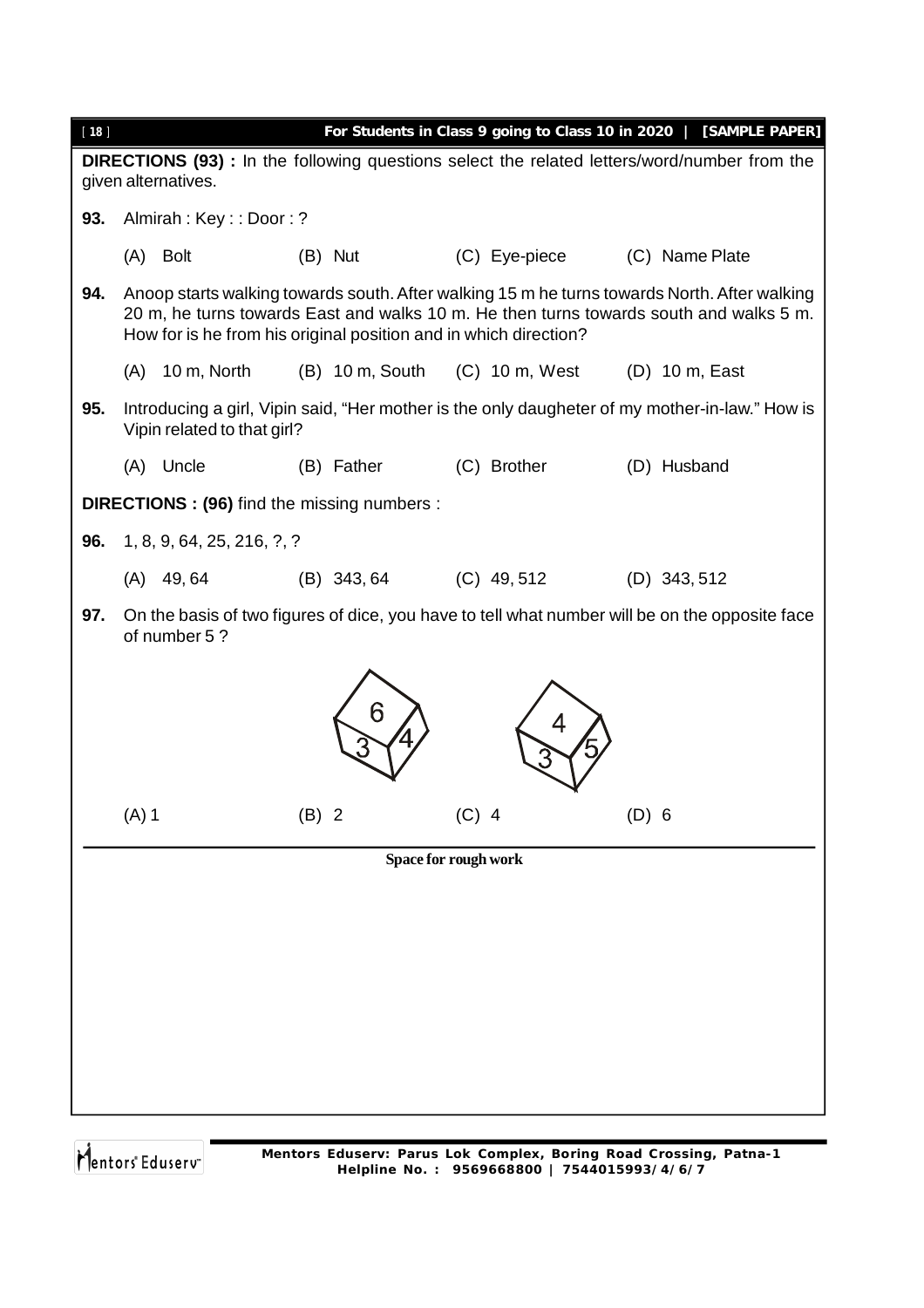